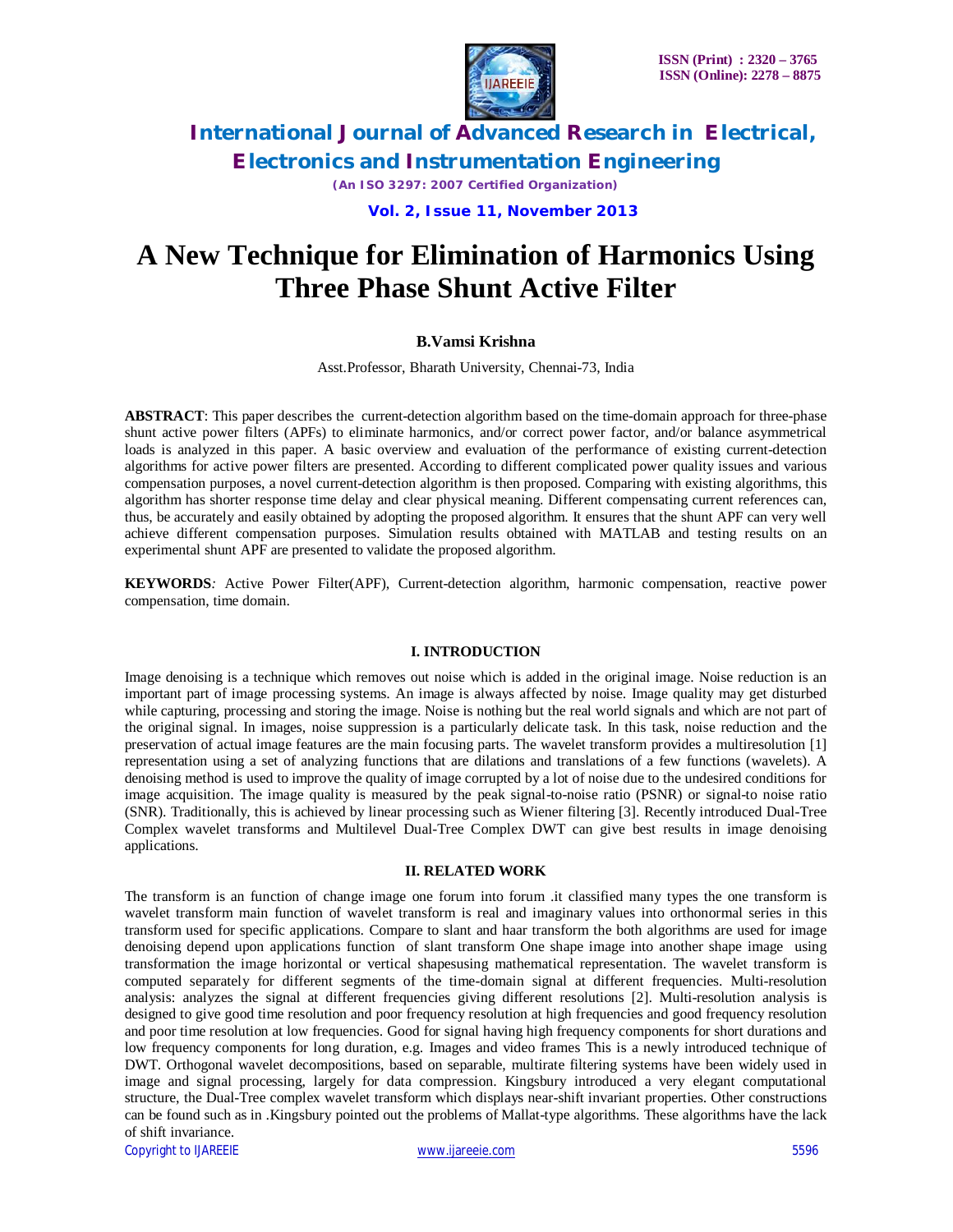

*(An ISO 3297: 2007 Certified Organization)*

### **Vol. 2, Issue 11, November 2013**





#### **III. DUAL TREE COMPLEX WAVELET TRANSFORM (DTCWT)**

In this system complex value extended to discrete forum .our work with complex wavelets for motion estimation [5] showed that complex wavelets could provide approximate shift invariance. Unfortunately we were unable to obtain PR and good frequency characteristics using short support complex FIR filters in a single tree (e.g., Fig.2). However, we observed that we can also achieve approximate shift invariance with a real DWT, by doubling the sampling rate at each level of the tree. For this to work, the samples must be evenly spaced. One way to double all the sampling rates in a conventional wavelet tree, such as tree *a* Fig.3, is to eliminate the down-sampling by 2 after the level 1 filters. For linear phase filters, this requires odd-length filters in one tree and even-length filters in the other. Greater symmetry between the two trees occurs if each tree uses odd and even filters alternately from level to level, but this is not essential. Note the vertical alignment of these bases at each scale, such that the tree *b* scaling functions interpolate midway between those of tree *a*, while the tree *b* wavelets are aligned with those of tree *a,* but with a quadrature phase shift in the underlying oscillation .To invert the DT CWT, each tree in Fig.2 is inverted separately using orthogonal filters *G...,* designed for perfect reconstruction with the corresponding analysis filters *H...* in the 2-band reconstruction block, shown lower right. Finally the two tree outputs are averaged in order to obtain an approximately shift invariant system.

This system is a wavelet frame with redundancy two; and if the filters are designed such that the analysis and reconstruction filters have very similar frequency responses (i.e., are almost orthogonal), then it is an almost tight frame, which means that energy is approximately preserved when signals are transformed into the DT CWT domain[3]. The basic functions were obtained by injecting unit pulses separately into the inverse DT CWT at each scale in turn. The real and imaginary parts were obtained by injecting the unit pulses into trees  $a$  and  $b$  in turn.



Fig 2.Structure for Dual Tree Complex Wavelet Transform

#### **IV. DTCWT WITH ORTHOGONAL SHIFT PROPERTY**

Copyright to IJAREEIE www.ijareeie.com 5597 In order to examine the shift invariant properties of the dual tree in either the odd/even or Q-shift forms, consider what happens when we choose to retain the coefficients of just one type (wavelet or scaling function) from just one level of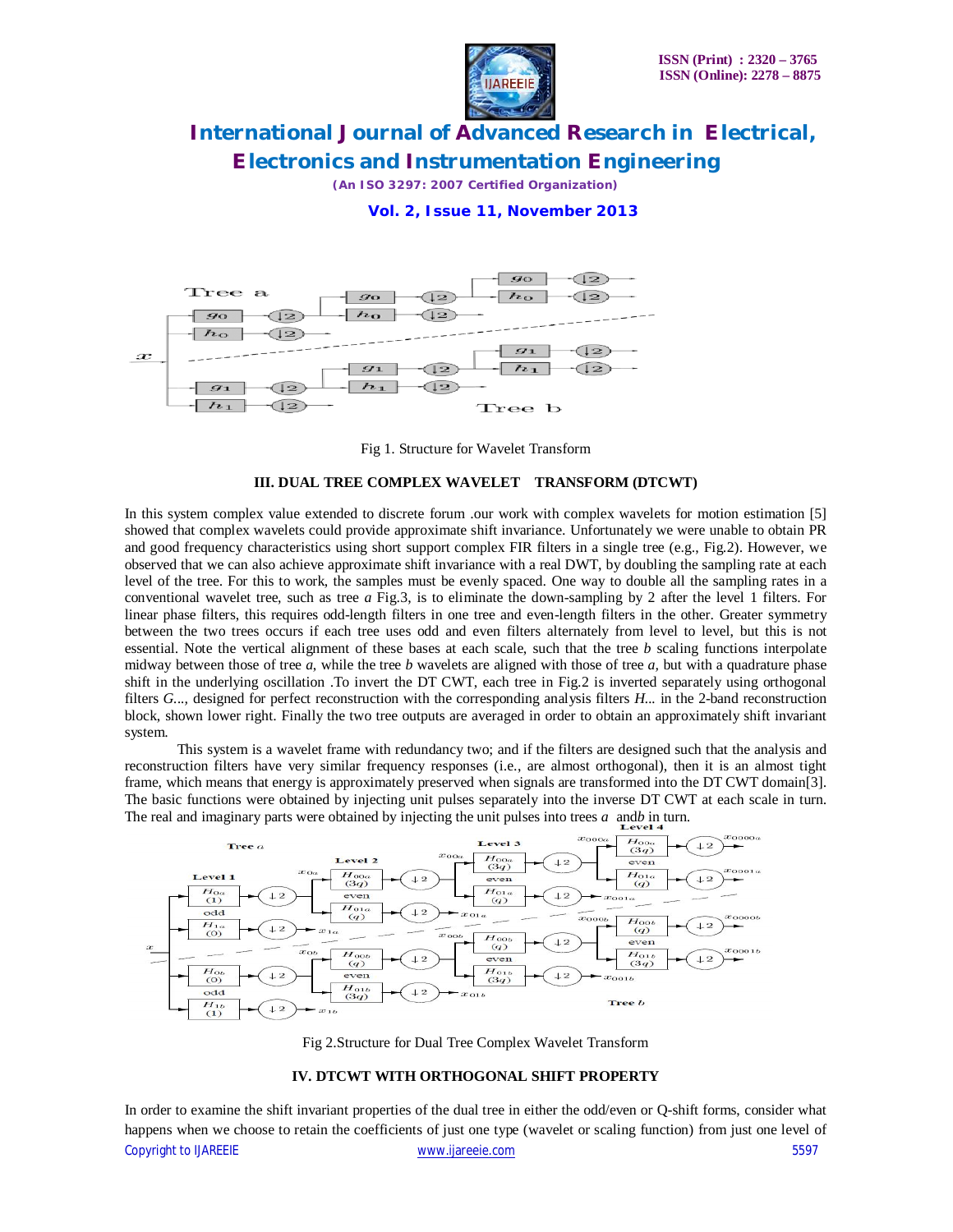

*(An ISO 3297: 2007 Certified Organization)*

### **Vol. 2, Issue 11, November 2013**

the dual tree. For example, we might choose to retain only the level-3 wavelet coefficients  $x_{001a}$ and  $x_{001b}$ , and set all others to zero. If the signal *y*, reconstructed from just these coefficients [4], is free of aliasing then we define the transform to be shift invariant at that level. This is because absence of aliasing implies that a given sub band is a linear time-invariant (LTI) system and therefore is fully characterized by a single impulse response and a corresponding *z*transfer function. In this context we define a sub band as comprising all coefficients from *both* trees at a given level and of a given type (either wavelet or scaling function)[9]. Figure.3 shows the simplified analysis and reconstruction parts of the dual tree when coefficients of just one type and level are retained. All down-sampling and up-sampling operations are moved to the outputs of the analysis filter banks and the inputs of the reconstruction filter banks, respectively, and the cascaded filter transfer functions are combined.



Fig 3 .Structure for Dual Tree Complex Wavelet Transform with OSP

#### **V.SIMULATION RESULT OF DUAL TREE COMPLEX WAVELET TRANSFORM**

The main process of wavelet transform is real and imaginary value into orthonormal series .orthonormal means continuous and discrete forum the dual tree complex wavelet transform define as dual real trees combined to perform functionThe experimental results of dual tree complex wavelet transform aregiventhe mathematical representation based simulation results are shown in forum of mat lab representation.The input image signal to noise ratio level is 20.7561 at the next stage of iteration 240 fig (b) Signal to noise ratio level is 26.3078.at the level of iteration 680 signal to noise ratio level is 27.4036 next level of iterations final stage of iteration 960 signal to noise ratio level is 28.0805 simulation results of DTCWT compare to existing algorithm its shown an better results and originality of the image can be improved.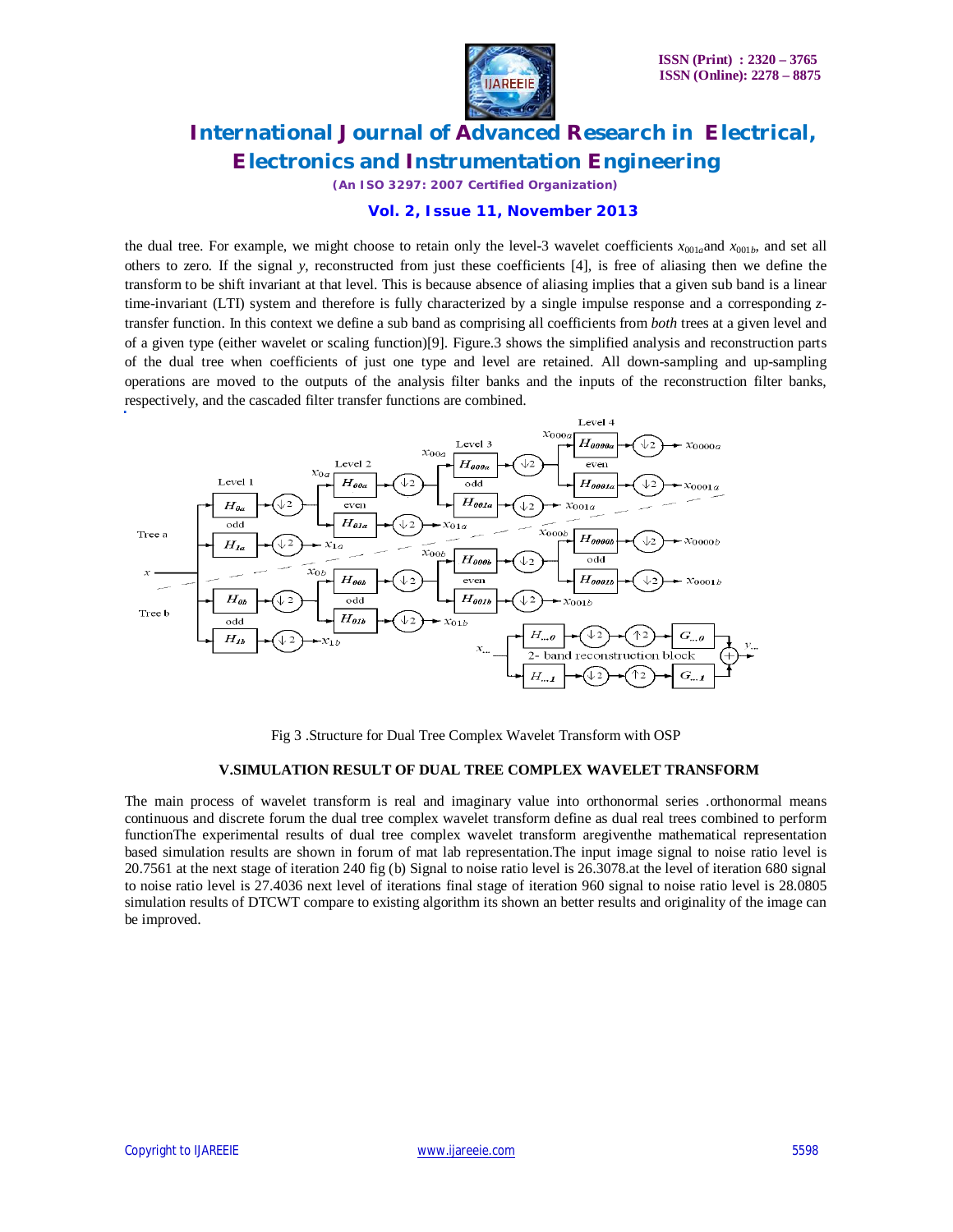

*(An ISO 3297: 2007 Certified Organization)*

 **Vol. 2, Issue 11, November 2013**



 $(a)$ PSNR=20.7561(b) PSNR = 26.3078



(c)  $PSNR = 27.4036$  (d)  $PSNR = 28.0805$ 

r rocessing...<br>At Iteration: 240





### **V.ISIMULATION RESULT OF DTCWT WITH OSP**

The simulation results of dual tree complex wavelet transform with orthogonal shift propoerties is given .in this algorithm based on wavelet transform in this techniques used to denoise an images compare to wavelet trransform and dual tree complex wavelet transform in this algorithm is a best one for image denoising.<br>At least one for image denoising.





(a)  $PSNR = 20.7561$  (b)  $PSNR = 28.3515$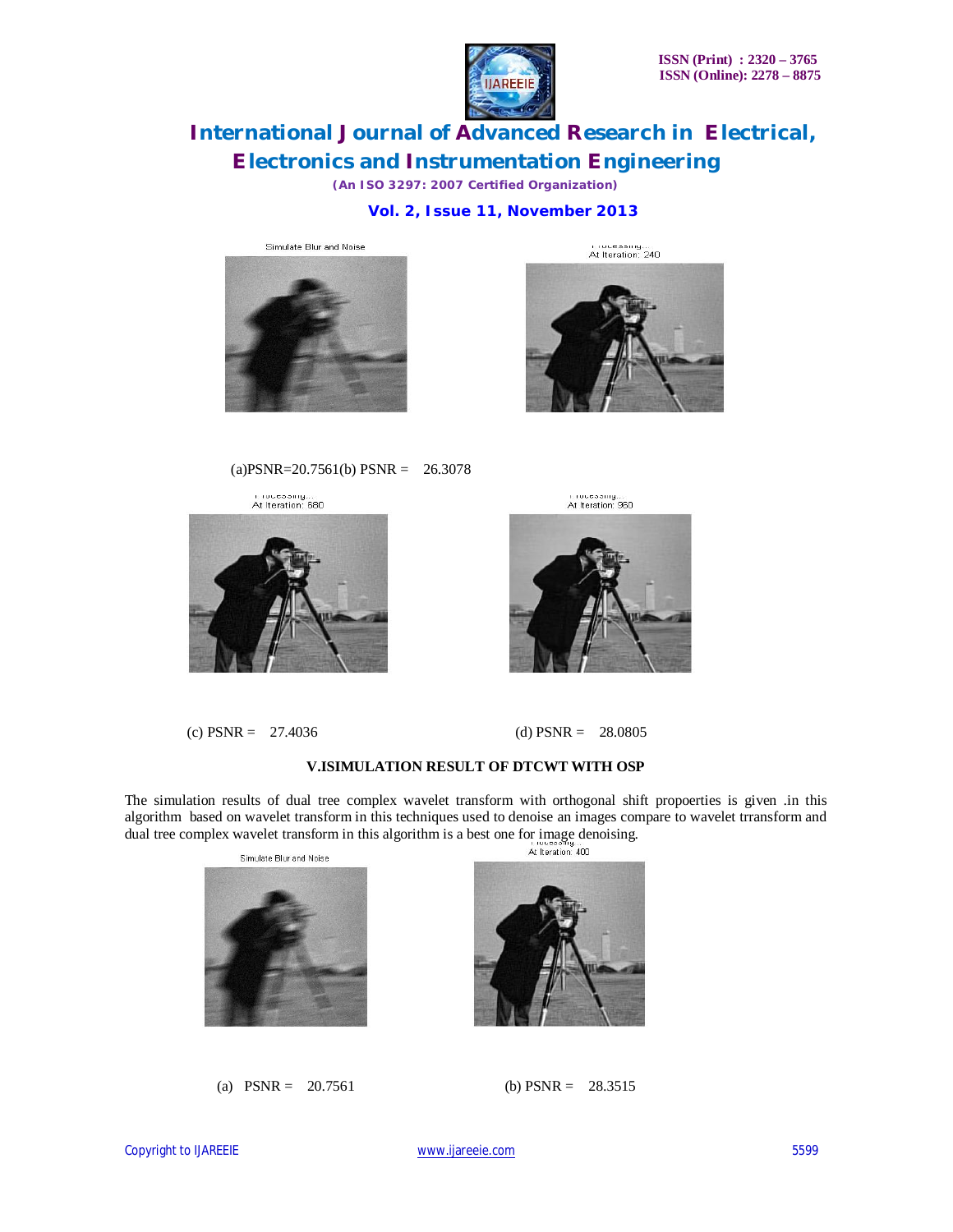

*(An ISO 3297: 2007 Certified Organization)*

### **Vol. 2, Issue 11, November 2013**





(c)  $PSNR = 29.3447$  (d)  $PSNR = 29.4845$ 

The comparison table based on proposed algorithms dual tree complex wavelet transform and dual tree complex wavelet transform and orthogonal shift properties .compared to in this algorithms best one is dual tree complex wavelet transform with orthogonal shift properties.

| <b>Iterations</b> | Wavelet<br>Tree<br>Complex<br>Dual<br>Transform(DTCWT) | Wavelet<br>Dual Tree Complex<br>Transform with OSP |
|-------------------|--------------------------------------------------------|----------------------------------------------------|
|                   |                                                        |                                                    |
|                   | Input image SNR 20.7561                                | Input image SNR 20.7561                            |
| 40                | 25.183349                                              | 26.44251                                           |
| 120               | 25.976274                                              | 27.27508                                           |
| 200               | 26.243046                                              | 27.55519                                           |
| 280               | 26.348001                                              | 27.66540                                           |
| 360               | 26.856187                                              | 28.19899                                           |
| 440               | 27.100302                                              | 28.45531                                           |
| 520               | 27.234780                                              | 28.59651                                           |
| 600               | 27.312901                                              | 28.67854                                           |
| 680               | 27.403688                                              | 28.77387                                           |
| 760               | 27.640600                                              | 29.02236                                           |
| 880               | 27.947419                                              | 29.34479                                           |
| 960               | 28.080527                                              | 29.48455                                           |

Table1. Comparison table for proposed algorithms

### **V.II DTCWT& DTCWT WITH OSP USING RGB IMAGES**

In This dual tree complex wavelet transform is applicable for rgb images denoising process we experimentally shown in gray level images and rgb images mostly rgb images are corrupted by noise during image transmission and acquisition it is efficient method for recover an images in this algorithm used to recover an all type of images and also shown an better experimental results.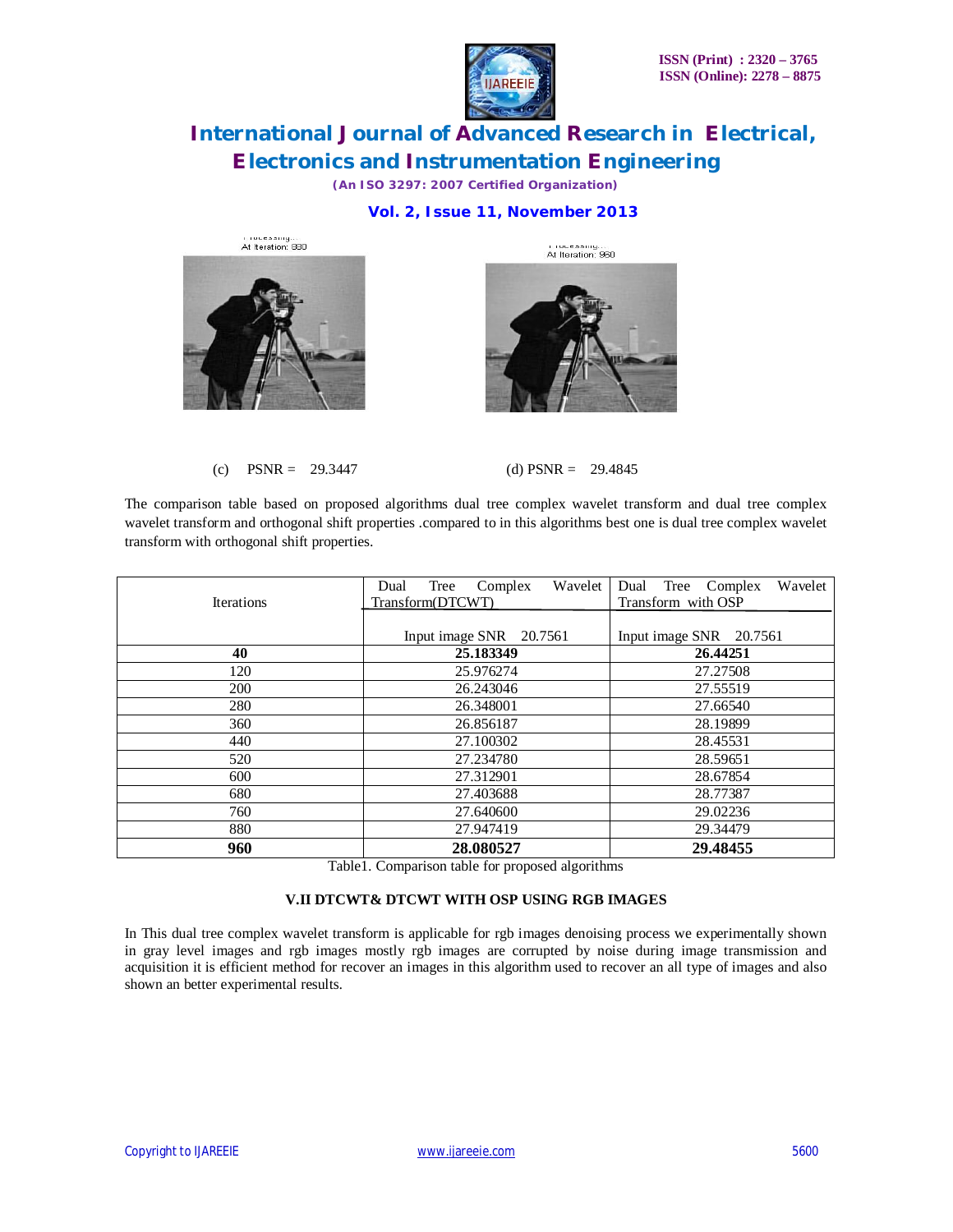

*(An ISO 3297: 2007 Certified Organization)*

 **Vol. 2, Issue 11, November 2013**





r rocessing...<br>At Iteration: 240

a) PSNR=23.8711 b) PSNR=29.4378

r rocessing...<br>At Iteration: 680



c) PSNR= 30.9369 d) PSNR=32.7483



The comparison table based on proposed algorithms dual tree complex wavelet transform and dual tree complex wavelet transform and orthogonal shift properties using rgb images.

| <b>Iterations</b> | Wavelet<br>Tree<br>Complex<br>Dual<br>Transform(DTCWT) | Wavelet<br>Tree<br>Dual<br>Complex<br>Transform with OSP |
|-------------------|--------------------------------------------------------|----------------------------------------------------------|
|                   | Input image SNR 23.871135                              | Input image SNR 23.871135                                |
| 40                | 27.933655                                              | 29.330338                                                |
| 120               | 28.936945                                              | 30.383792                                                |
| 200               | 29.327960                                              | 30.794358                                                |
| 280               | 29.510111                                              | 30.985616                                                |
| 360               | 30.123044                                              | 31.629196                                                |
| 440               | 30.450137                                              | 31.972644                                                |
| 520               | 30.640630                                              | 32.162172                                                |
| 600               | 30.735843                                              | 32.272635                                                |
| 680               | 30.936995                                              | 32.483845                                                |
| 760               | 31.144792                                              | 32.702031                                                |
| 880               | 31.247382                                              | 32.809751                                                |
| 960               | 31.188875<br>VI COMCI HEIOM                            | 32.748321                                                |

**VI. CONCLUSION**